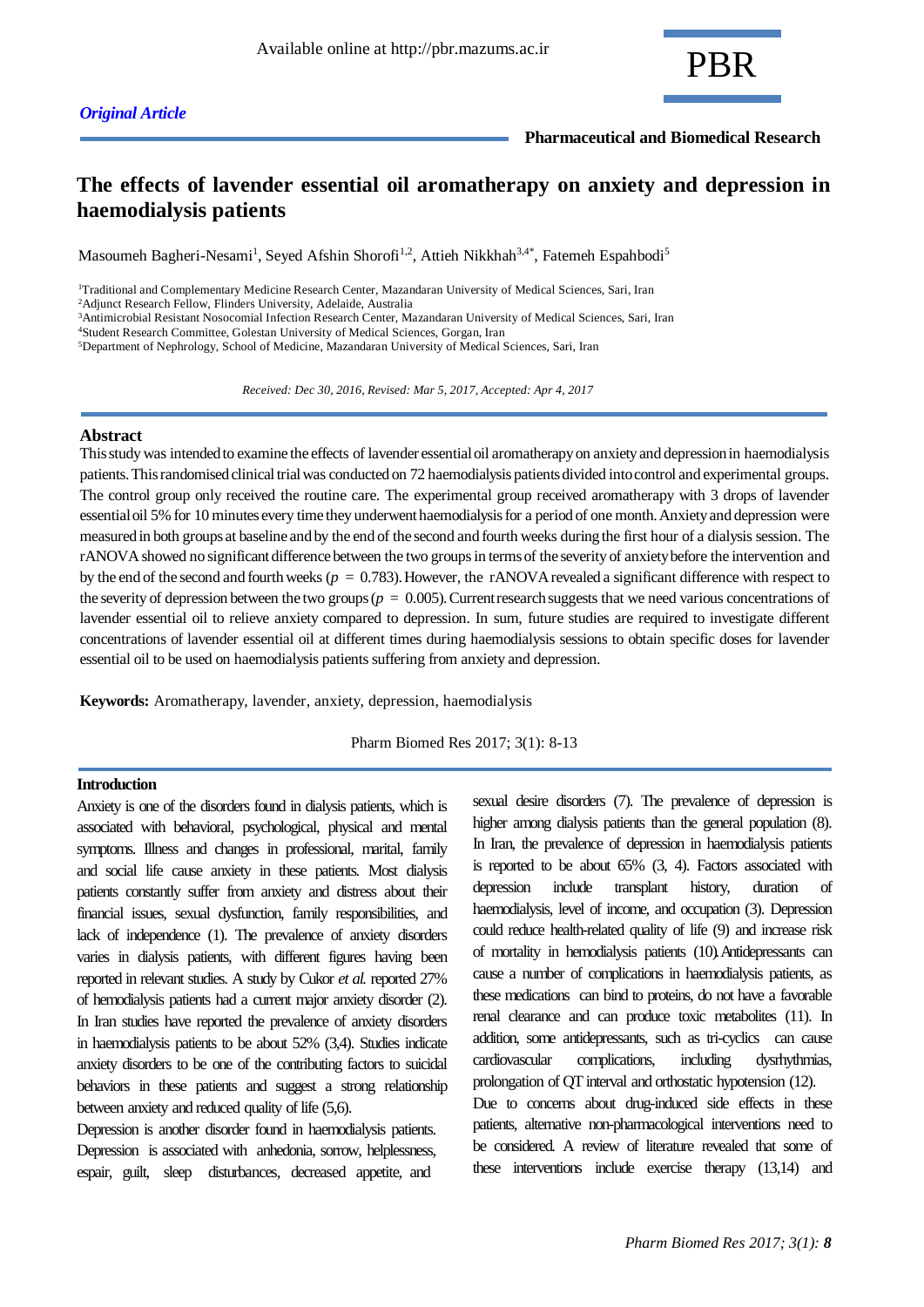behavior therapy (15). Aromatherapy is a complementary therapy, which benefits from essential oils to manage some problems related to haemodialysis (16-18). One of the essential oils used in aromatherapy comes from lavandula, more commonly known as lavender. This flowering plant is from the Lamiaceae family (19). Linalool and linalyl acetate found in lavender can stimulate parasympathetic system that influences mood states, resulting in feeling better and fresher, and being more active and relaxed (20). [Shaw et al.](http://www.sciencedirect.com/science/article/pii/S0944711309002578#bib39) showed that inhaled linalool has anxiolytic properties in mice (21). Various studies have been conducted on the medicinal properties of lavender essential oil, including sedative effects (22), sleep-inducing property, anxiolytic (23) and anti-fatigue effects (24,25).The duration of treatment and lack of supportive systems lead to patients' inability to cope with anxiety and depression. In addition to negative effects on quality of life, anxiety and depression also increase treatment costs incurred by patients. The present study thus aims to examine the effects of lavender essential oil aromatherapy on anxiety and depression in haemodialysis patients.

# **Materials and method**

This is a randomized clinical trial conducted in two hospitals affiliated to Mazandaran University of Medical Sciences in Sari, Iran. The study population consisted of haemodialysis patients who entered the study if they met the following eligibility criteria: be willing to participate in the study, be treated with dialysis for a minimum of 6 months (26), be undergoing dialysis 3 times a week, be of 18 years old and over, be conscious, have the ability to verbally communicate, have an uncompromised sense of smell (27), not experienced stressful events in the last 6 months (including the death of a loved one), not prescribed tranquilizers, and have no history of hospitalization due to psychiatric disorders (26). Exclusion criteria include patients with a history of allergies and acute respiratory diseases, kidney transplant candidates, pregnant women, and women intending to get pregnant during the time of the trial (27). The sample size was calculated as 76 (38 in each group) according to the mean and standard deviation of trait anxiety before (44  $\pm$  9.7) and four weeks after (36.8  $\pm$  7.9) the intervention found in a study conducted by Kanaani et al. (26), and 95% the confidence coefficient, with consideration of the likelihood of patient drop-out during the study. Eligible patients were randomly allocated in two groups using the Excel RANDBETWEEN function.

The procedure and the purpose of the study were initially explained to the participants. Written consent was consequently obtained from eligible patients and they were also assured of anonymity and confidentiality of personal data. Sociodemographic characteristics and medical factors were collected using a questionnaire, which included age, gender, marital

status, underlying diseases and history of haemodialysis. The Hospital Anxiety and Depression Scale (HADS) were used to assess the presence and severity of anxiety and depression in haemodialysis patients. HADS is a screening tool to identify emotional distress (28). This scale has been used in several studies to measure the severity of anxiety and depression in haemodialysis patients (29-32). The scale has 14 items, including two subscales, anxiety and depression. Each subscale contains 7 items (anxiety- items1, 3, 5, 7, 9, 11 and 13; depression- items 2, 4, 6, 8, 10, 12 and 14) (33). Items are scored on a 4-point scale ranging from 0 to 3, with a total score of 21. The scores are categorized as normal (0-7), borderline (8- 10), and abnormal (11-21) (34). The validity and reliability of the HADS scale has been established in a number of studies. For instance, Montazeri *et al.* found the internal consistency of the HADS scale to be 0.78 for anxiety and 0.86 for depression using Cronbach's alpha coefficient (35).

The experimental group underwent aromatherapy with lavender [\(angustifolia\)](https://en.wikipedia.org/wiki/Lavandula_angustifolia) essential oil procured from the Barij Essence Pharmaceutical Company, lab accreditation *ISIR-ISO/IEC 17025*. The experimental-group patients inhaled lavender essence on their dialysis days over a period of 4 weeks. A cotton ball infused with 3 drops of lavender essential oil 5% (diluted 1:20 with sweet almond oil) was attached to the patients' collar and they were then asked to breathe normally for 10 minutes (36). The control-group patients only received routine care. Anxiety and depression were measured at baseline and by the end of the second and fourth weeks (26) during the first hour of a dialysis session. The collected data were coded and statistically analyzed with SPSS (Statistical Package for Social Science, v.20) using descriptive statistics (mean, percentage, standard deviation) and analytical tests [independent-samples t- test, repeated measures analysis of variance (rANOVA) and Chi-square test]. P values less than 0.05 were considered as significant.

# **Results**

The mean age of the patients was  $61.48 \pm 14.40$  years (range, 57 years) for the experimental group and  $58.91 \pm 12.84$  years (range, 55 years) for the control group. The independentsamples t-test did not show a significant difference between the two groups in terms of the mean age of the patients  $(p = 0.42)$ . In addition, the majority of experimental  $(65.70\%)$ and control (75%) groups were men. According to the Chisquare test  $(p = 0.504)$ , no significant differences were observed between the two groups for gender. The mean duration of chronic renal failure was  $72.14 \pm 12.13$  months for the experimental group and  $77.67 \pm 9.71$  months for the control group. Moreover, the mean duration of dialysis was  $39.54 \pm$ 5.64 months for the experimental group and  $42.62 \pm 4.37$ months for the control group. The independent- samples t-test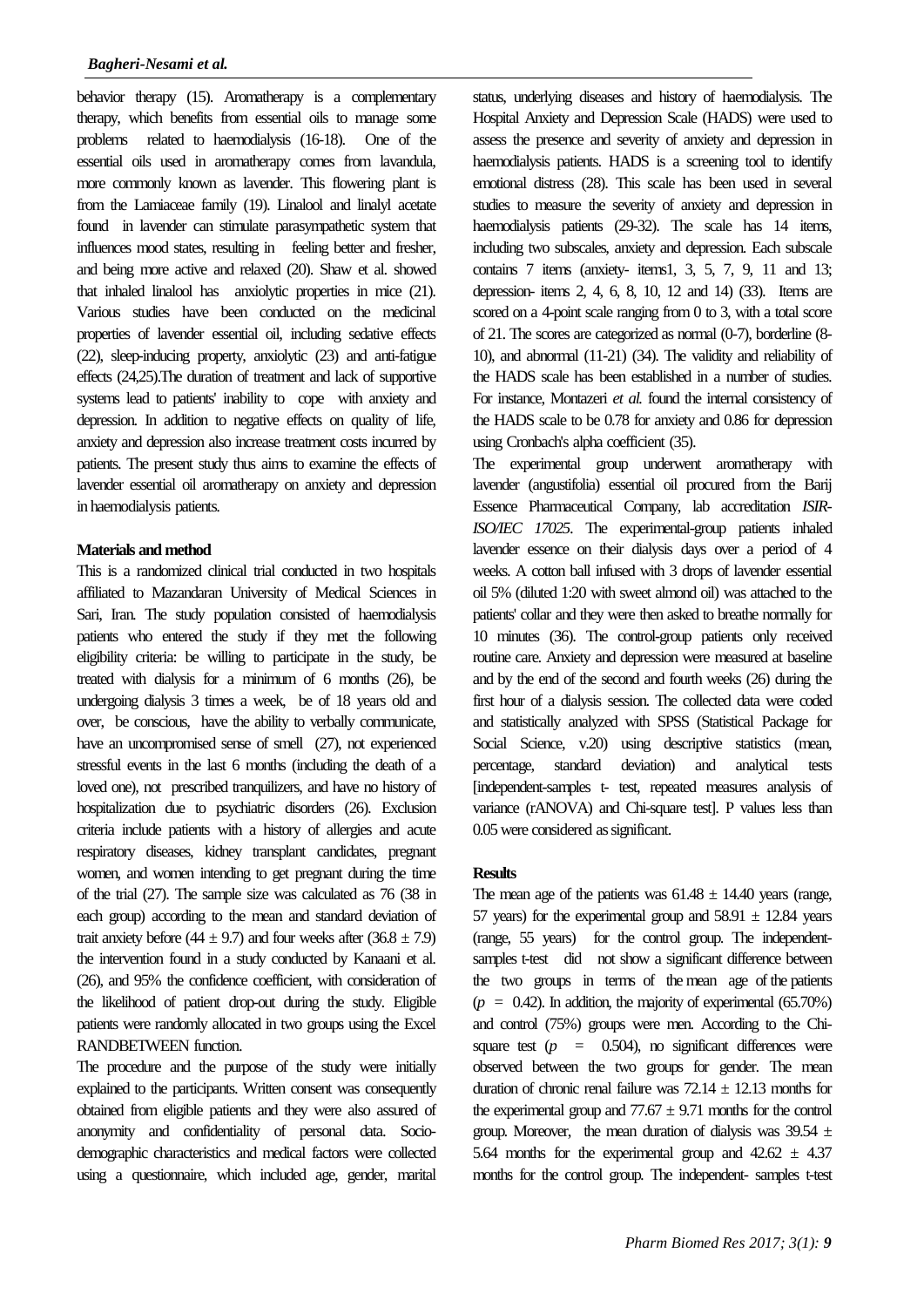revealed that there were no significant differences between the two groups for the duration of chronic renal failure  $(p = 0.35)$ or the duration of dialysis ( $p = 0.71$ ). The socio-demographic and clinical characteristics of the participants are presented in Table 1.

The range of anxiety and depression score with HADS scale was frequently between 0 to 7 in each group before the intervention (Table 2). The mean anxiety score was  $4.42 \pm 4.04$ in the experimental group and  $4.75 \pm 4.39$  in the control group at baseline (before the intervention). The independent-samples t- test showed no significant difference between the two groups in their level of anxiety  $(p = 0.742)$  at baseline. The experimental group had a lower level of anxiety  $(3.71 \pm 3.95)$  in

comparison to the control group  $(4.55 \pm 4.19)$  two weeks after the intervention. However, the experimental group had a higher level of anxiety  $(3.77 \pm 4.1)$  compared to the control group  $(3.69 \pm 4.14)$  four weeks after the intervention. Moreover, the rANOVA demonstrated that the differences between the two groups in their level of anxiety before, two and four weeks after the intervention were not statistically significant (Table 3).

The mean depression score was  $4.54 \pm 4.11$  in the experimental group and  $4.05 \pm 4.48$  in the control group before the intervention. The independent-samples t-test showed no significant difference between the two groups in their level of depression at baseline (before the intervention)  $(p = 0.631)$ . The experimental group had a lower level of depression

| Group<br><b>Variable</b> | <b>Experimental group</b> | $[N(\%)]$   | Control group             | $[N(\%)]$    |
|--------------------------|---------------------------|-------------|---------------------------|--------------|
| Gender                   | Male                      | 23 (65.7%)  | Male                      | 27 (75%)     |
|                          | Female                    | 12 (34.3%)  | Female                    | 10(25%)      |
| Underlying               | <b>Diabetes</b>           | $6(17.1\%)$ | Diabetes                  | 5(13.5%)     |
| Disease                  | Hypertension              | 8 (22.9%)   | Hypertension              | 12 (32.4%)   |
|                          | Diabetes and Hypertension | 12 (34.3%)  | Diabetes and Hypertension | $10(27.1\%)$ |
|                          | None                      | 5(14.3%)    | None                      | 5(13.5%)     |
|                          | *Other                    | $4(13.4\%)$ | *Other                    | $5(13.5\%)$  |
| Place of                 | Metropolitan areas        | 25 (71.4%)  | Metropolitan areas        | $20(55.6\%)$ |
| Residence                | Rural areas               | 10(28.6%)   | Rural areas               | $17(44.4\%)$ |
|                          | Married                   | 31 (88.6%)  | Married                   | $32(86.1\%)$ |
|                          | Single                    | $1(2.9\%)$  | Single                    | $3(8.3\%)$   |
| Marital status           | Widow                     | $3(8.6\%)$  | Widow                     | $2(5.6\%)$   |

**Table 2** Frequency of anxiety and depression score in experimental and control groups before study

| Group<br><b>Score</b>                           | <b>Experimental</b><br>Frequency $(\%$ | <b>Control</b><br>Frequency<br>$(\%)$ |
|-------------------------------------------------|----------------------------------------|---------------------------------------|
| <b>Anxiety</b><br>$0 - 7$<br>$8-10$<br>11-21    | 25 (7.4%)<br>7(20%)<br>$3(8.6\%)$      | 28 (25.7%)<br>5(13.5%)<br>$4(10.8\%)$ |
| <b>Depression</b><br>$0 - 7$<br>$8-10$<br>11-21 | 27 (77.1%)<br>5(14.3%)<br>3(8.6%)      | 30 (81.1%)<br>1(2.7%)<br>$6(16.2\%)$  |

**Table 3** Intensity of anxiety before, two and four weeks after intervention

| Group                            | <b>Experimental</b>                                | <b>Control</b>           | <b>rANOVA</b>            |
|----------------------------------|----------------------------------------------------|--------------------------|--------------------------|
| Anxietv                          | group<br>$(\text{mean} \pm \text{SD})$             | group<br>$(mean \pm SD)$ |                          |
| Before tervention                | $4.42 \pm 4.04$                                    | $4.75 \pm 4.39$          | $F = 0.783$<br>$= 0.245$ |
| Two weeks after<br>intervention  | $3.71 \pm 3.95$                                    | $4.55 \pm 4.19$          |                          |
| Four weeks after<br>intervention | $3.77 + 4.10$                                      | $3.69 \pm 4.14$          |                          |
| rANOVA                           | $F = 0.972$ $F = 0.136$<br>$P = 0.383$ $P = 0.873$ |                          |                          |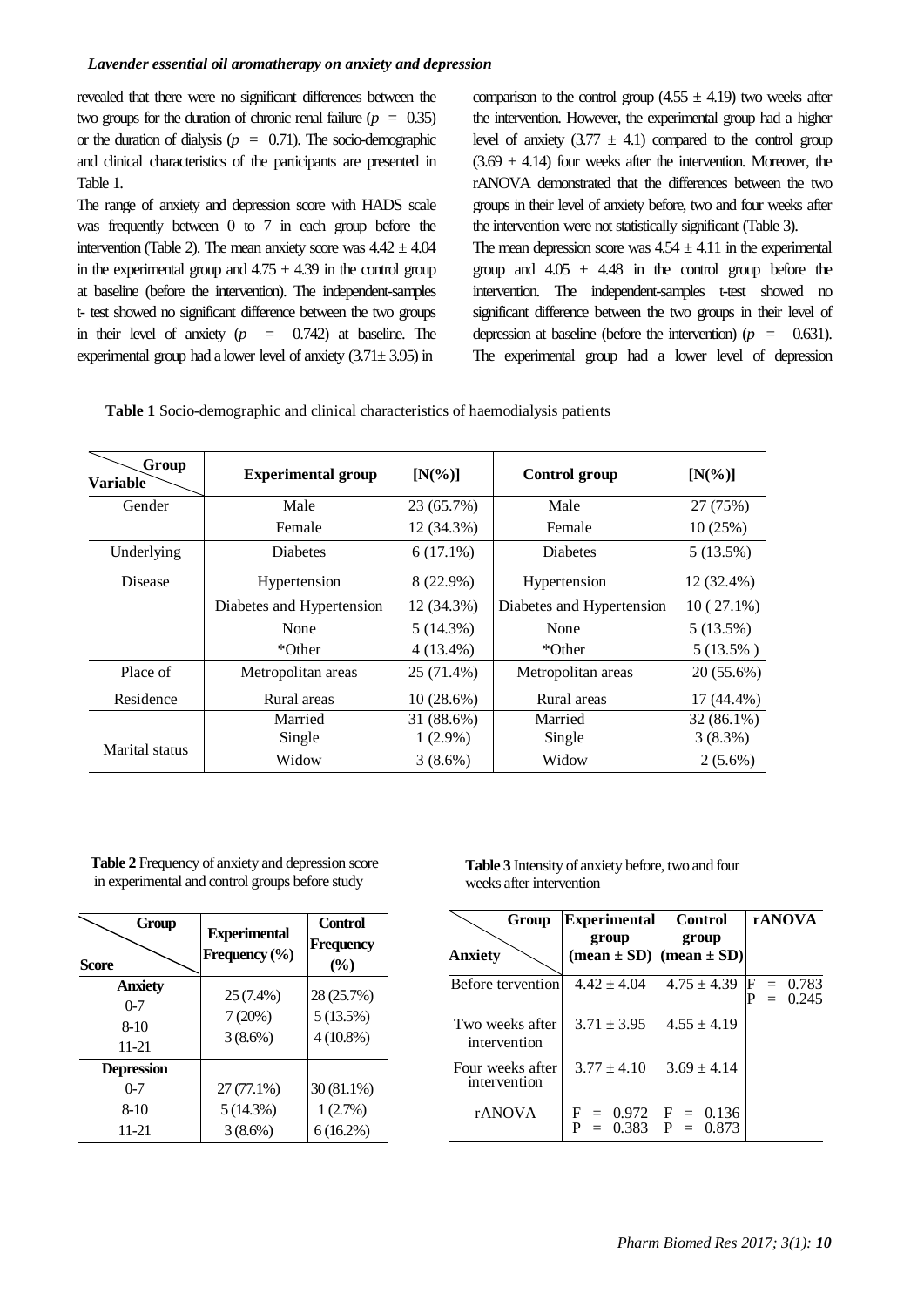$(3.11 \pm 3.06)$  compared to the control group  $(5.00 \pm 5.13)$  two weeks after the intervention. Four weeks after the intervention, the experimental group experienced a lower level of depression  $(3.82 \pm 4.07)$  than the control group did  $(4.27 \pm 5.04)$ . The statistical analysis (rANOVA) also showed that significant differences existed between the two groups with respect to depression levels before, two and four weeks after the intervention ( $p = 0.005$ ) (Table 4).

| Table 4 Comparison of the intensity of depression at |
|------------------------------------------------------|
| baseline and 2 and 4 weeks after the intervention    |

| Group<br><b>Depression</b>          | <b>Experimental</b><br>group<br>$mean \pm SD$ | <b>Control</b><br>group<br>$mean \pm SD$ | rANOVA                    |
|-------------------------------------|-----------------------------------------------|------------------------------------------|---------------------------|
| <b>Before</b><br>intervention       | $4.54 \pm 4.11$                               | $4.05 \pm 4.48$                          | $F = 5.62$<br>$P = 0.005$ |
| Two weeks<br>after<br>intervention  | $3.11 \pm 3.06$                               | $5.00 \pm 5.13$                          |                           |
| Four weeks<br>after<br>intervention | $3.82 + 4.07$                                 | $4.27 \pm 5.04$                          |                           |
| <b>rANOVA</b>                       | $F = 4.45$<br>$P = 0.019$                     | $F = 1.57$<br>$P = 221$                  |                           |

# **Discussion**

The present study showed that the severity of anxiety did not differ significantly between the two groups before, two and four weeks after the intervention. However, the two groups differed significantly in the severity of depression before, two and four weeks after the intervention. The effects of different concentrations of lavender essential oil on anxiety and depression have been examined in a number of studies, yielding conflicting results. With respect to anxiety levels, our results are comparable to those of Muzzarelli *et al.* evaluated the effects of inhalation with lavender essential oil 10% for 5 minutes on anxiety prior to a scheduled colonoscopy or esophagogastroduodenoscopy. The control group was given inert oil (placebo) for inhalation. They found that aromatherapy had no effects on the level of anxiety in patients scheduled for colonoscopy or esophagogastroduodenoscopy (37). Consistent with our study, Muzzarelli et al. used diluted lavender essential oil. Shiina *et al.* investigated the effects of diluted lavender essential oil on blood pressure in effects on blood pressure (38). Furthermore, Choi examined differences between lavender abdominal massage and inhalation on dysmenorrhea, menstrual pain, anxiety and depression in female students. Lavender

essential oil diluted in almond oil was used in the abdominal massage group, and a necklace infused with lavender essential oil was used in the other group Choi found no significant differences between the two groups in the level of anxiety and depression (39). To produce more accurate results, Choi's study should have had a third group serving as a control. In addition, Louis and Kowalski measured vital signs, pain, anxiety, depression and sense of well-being in 17 cancer hospice patients. Patients were measured on three different days before and after an hour session including no treatment (control), water humidification (control), and 3-percent lavender aromatherapy. The Visual Analogue Scale (VAS) was used to measure the levels of anxiety and depression. They found a significant reduction in anxiety and depression after both the water humidification and the lavender aromatherapy. Following the control session, slight improvement was observed in depression levels; however, anxiety levels remained unchanged. As a result, this study demonstrated that lavender was more effective on depression than on anxiety (40). Contrary to our results, Kanaani *et al.* observed lavender aromatherapy to be effective on anxiety in haemodialysis patients. Patients inhaled 100% lavender essential oil poured on their collar for 15-20 minutes. The level of anxiety was measured using Spielberger's anxiety inventory. Kanaani et al.s' study showed a significant difference between the experimental and control groups in anxiety levels after the intervention, indicating lavender's effectiveness for anxiety in haemodialysis patients (26). Kanaani *et al.* used condensed lavender essential oil for their study subjects, which might have caused the disparity of results with the present study. Furthermore, Kanaani et al*.s'* study has not specified the inhalation of lavender had occurred in which part of dialysis sessions. In the present study, haemodialysis patients inhaled lavender essential oil in the first hour of dialysis sessions. Since haemodialysis can affect the therapeutic concentration of the essential oil, it might explain inconsistent results between the present study and the one conducted by Kanaani et al. In a quasi-experimental study with a non-equivalent control group, pre- and post-test, Kim *et al.* investigated the effects of aromatherapy on pain, depression and life satisfaction of arthritis patients using essential oils of lavender, marjoram, eucalyptus, rosemary and peppermint blended in proportions of 2:1:2:1:1. The essential oils were diluted to 1.5% after blending. Kim et al. found a significant difference between the experimental and control groups in their depression score after the intervention (41). In fact, diluted lavender essential oil reduced depression in arthritis patients. In the present study, diluted lavender essential oil had no effects on haemodialysis patients' anxiety, but it reduced the severity of depression. This result might be because even a small amount of lavender essential oil may be beneficial in depression, but a significant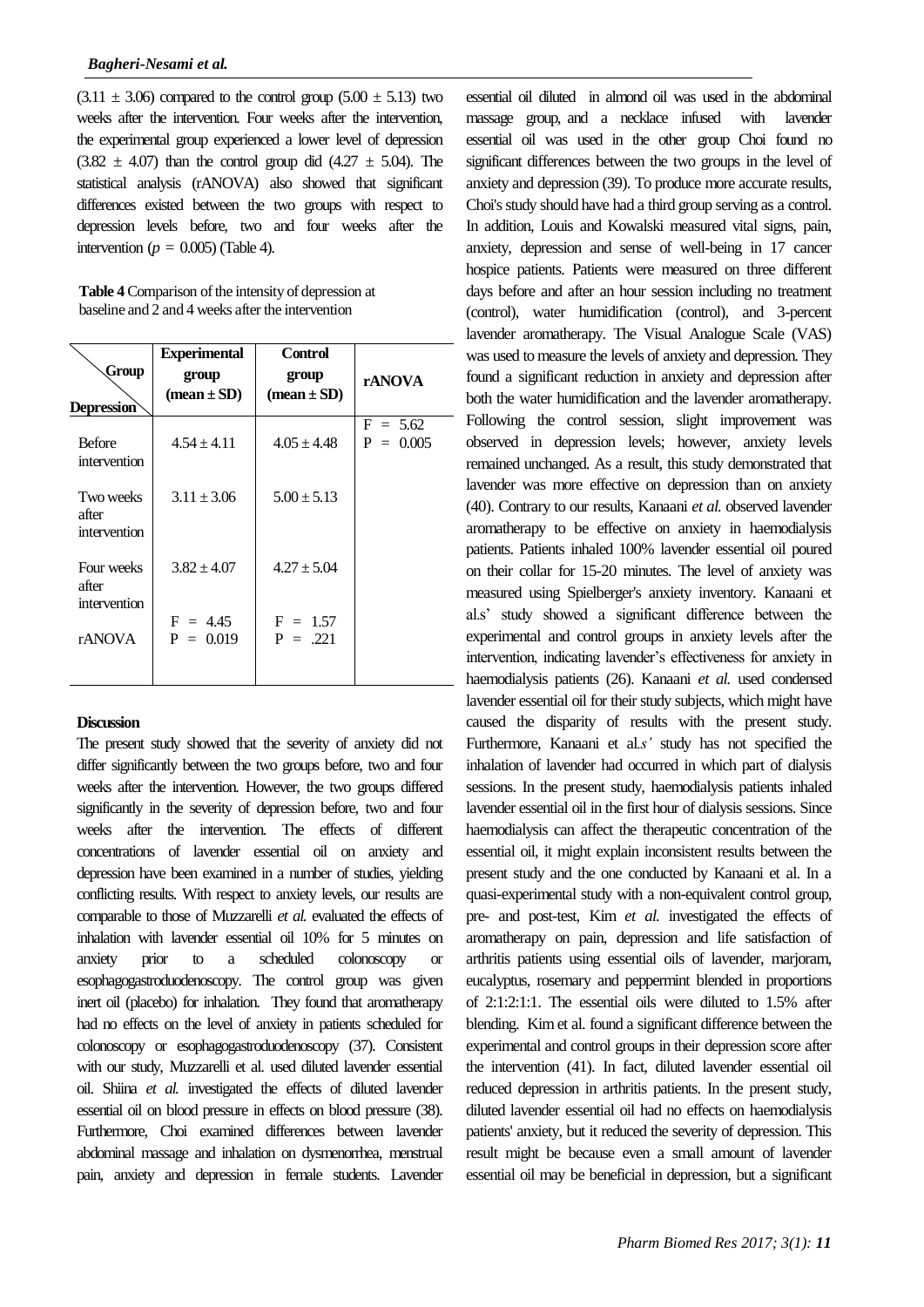reduction in anxiety appears to require higher concentrations of lavender essential oil.

Many different elements can affect levels of anxiety and depression in haemodialysis patients, including marital, sexual and financial problems and lack of social support. The study's primary limitation is the inability to eliminate or control these confounding factors. Meanwhile, our participants may have had taken medications for the treatment of anxiety and/or depression d isorders, which may hinder the interpretation of the results. We could not match patients for current medication use for anxiety and/or depression, and all patients who met the eligibility criteria were recruited in this study, irrespective of their score levels of anxiety and depression.

# **Conclusion**

Our findings point to the need for various concentrations of lavender essential oil in order to relieve anxiety and depression. In sum, future studies are required to investigate different concentrations of lavender essential oil at different times during haemodialysis sessions (the last 20 minutes or half way through the dialysis session) to obtain specific doses for lavender essential oil to be used on haemodialysis patients suffering from anxiety and/or depression.

### **Acknowledgements**

This study has been approved by the Traditional and Complementary Medicine Research Center at Mazandaran University of Medical Sciences (approval number: 898/1392), registered under IRCT201407077494N9 at the Iranian Registry of Clinical Trials.

#### **Conflict of interest**

The authors have no conflict of interest to declare.

#### **References**

- 1. Kohli S, Batra P, Aggarwal HK. Anxiety, locus of control, and coping strategies among end-stage renal disease patients undergoing maintenance hemodialysis. Indian J Nephrol 2011; 21:177-81.
- 2. Drayer RA, Piraino B, Reynolds Iii CF, Houck PR ,Mazumdar S, Bernardini J, et al. Characteristics of depression in hemodialysis patients: symptoms, quality of life and mortality risk. Gen Hosp Psychiatry 2006; 28:306-12.
- 3. Nazemian F, Ghaffari F, Pourghaznein T. Depression and anxiety in patients undergoing hemodialysis. Med J Mashhad Univ Med Sci 2008;51:171-6.
- 4. Masoudi Alavi N, Sharifi Kh, Ali Akbar Zada Z. Depression and anxiety in patients undergoing renal replacement therapy in Kashan during 2004-2005. Feyz J Kashan University Med Sci 2009;12:46-51.
- 5. Sareen J, Cox BJ, Afifi TO, de Graaf R, Asmundson GJG, ten Have M, et al. Anxiety disorders and risk for suicidal ideation and suicide attempts: a population- based longitudinal study of adults. Arch Gen Psychiatry 2005;62:1249-57.
- 6. Sareen J, Jacobi F, Cox BJ, Belik S-L, Clara I, Stein MB. Disability and poor quality of life associated with comorbid anxiety disorders and physical conditions. Arch Intern Med

2006; 166:2109-16.

- 7. Diefenthaeler E, Wagner M, Poli-de-Figueiredo C, Zimmermann P, Saitovitch D. Is depression a risk factor for mortality in chronic hemodialysis patients? Rev Bras Psiquiat 2008;30:99-103.
- 8. Rai M, Rustagi T, Rustagi S, Kohli R. Depression, insomnia and sleep apnea in patients on maintenance hemodialysis. Indian J Nephrol 2011; 21:223-29.
- 9. Preljevic VT, Østhus TBH, Os I, Sandvik L, Opjordsmoen S, Nordhus IH, et al. Anxiety and depressive disorders in dialysis patients: association to health-related quality of life and mortality. [Gen Hosp Psychiatry](https://www.ncbi.nlm.nih.gov/pubmed/23896282) 2013;35:619-24.
- 10. Fan L, Sarnak MJ, Tighiouart H, Drew DA, Kantor AL, Lou KV, et al. Depression and all-cause mortality in hemodialysis patients. Am J nephrol 2014;40:12-8
- 11. Cohen SD, Perkins V, Kimmel PL. Psychosocial issues in ESRD patients. Handbook of dialysis. Boston: Little Brown; 2007. P 455- 61.
- 12. Hedayati SS, Yalamanchili V, Finkelstein FO. A practical approach to the treatment of depression in patients with chronic kidney disease and end-stage renal disease. Kidney Int 2012; 81:247-55.
- 13. Ouzouni S, Kouidi E, Sioulis A, Grekas D, Deligiannis A. Effects of intradialytic exercise training on health-related quality of life indices in haemodialysis patients. Clin Rehabil 2009;23:53-63.
- 14. Levendoglu F, Altintepe L, Okudan N, [Ugurlu H,](http://europepmc.org/search%3Bjsessionid%3Dp9qDZFRXCwEya5f4h6QP.3?page=1&query=AUTH%3A%22U%C4%9Furlu%2BH%22) [Gokbel H,](http://europepmc.org/search%3Bjsessionid%3Dp9qDZFRXCwEya5f4h6QP.3?page=1&query=AUTH%3A%22G%C3%B6kbel%2BH%22) [Tonbul](http://europepmc.org/search%3Bjsessionid%3Dp9qDZFRXCwEya5f4h6QP.3?page=1&query=AUTH%3A%22Tonbul%2BZ%22) Z, et al. A twelve week exercise program improves the psychological status, quality of life and work capacity in hemodialysis patients. J Nephrol 2004; 17:826-32.
- 15. Duarte PS, Miyazaki MC, Blay SL, Sesso R. Cognitive behavioral group therapy is an effective treatment for major depression in hemodialysis patients. Kidney Int 2009;76:414-21.
- 16. Ghods A, Abfroosh N, Ghorbani R, Asgari MR. Effect of lavender inhalation on pain intensity during insertion of vascular needles in hemodialysis patients. J Babol Univ Med Sci 2014; 16:7-14.
- 17. Bagheri-Nesami M, Espahbodi F, Nikkhah A, Shorofi SA, Charati JY. The effects of lavender aromatherapy on pain following needle insertion into a fistula in hemodialysis patients. Complement Ther Clin Pract 2014; 20:1-4.
- 18. Amin GH, Vazirian M, Tahvilzadeh M, Niroomand Cheraghi M. Plant treatment with the most common medicinal plants of Iran. 1 ed. Tehran: Baraye Fardaa; 2011. th
- 19. Lewith GT, Godfrey AD, Prescott P. A single-blinded, randomized pilot study evaluating the aroma of Lavandula augustifolia as a treatment for mild insomnia. J Altern Complement Med 2005;11:631-7.
- 20. [Sayorwan W,](https://www.ncbi.nlm.nih.gov/pubmed/?term=Sayorwan%20W%5BAuthor%5D&cauthor=true&cauthor_uid=22612017) [Siripornpanich V,](https://www.ncbi.nlm.nih.gov/pubmed/?term=Siripornpanich%20V%5BAuthor%5D&cauthor=true&cauthor_uid=22612017) [Piriyapunyaporn](https://www.ncbi.nlm.nih.gov/pubmed/?term=Piriyapunyaporn%20T%5BAuthor%5D&cauthor=true&cauthor_uid=22612017)  [T,](https://www.ncbi.nlm.nih.gov/pubmed/?term=Piriyapunyaporn%20T%5BAuthor%5D&cauthor=true&cauthor_uid=22612017) [Hongratanaworakit T,](https://www.ncbi.nlm.nih.gov/pubmed/?term=Hongratanaworakit%20T%5BAuthor%5D&cauthor=true&cauthor_uid=22612017) [Kotchabhakdi N,](https://www.ncbi.nlm.nih.gov/pubmed/?term=Kotchabhakdi%20N%5BAuthor%5D&cauthor=true&cauthor_uid=22612017) [Ruangrungsi N.](https://www.ncbi.nlm.nih.gov/pubmed/?term=Ruangrungsi%20N%5BAuthor%5D&cauthor=true&cauthor_uid=22612017) The effects of lavender oil inhalation on emotional states, autonomic nervous system, and brain electrical activity. J Med Assoc Thai 2012;95:598-606.
- 21. Shaw D, Annett J, Doherty B, Leslie J. Anxiolytic effects of lavender oil inhalation on open-field behaviour in rats. Phytomedicine 2007;14:613-20.
- 22. Mirzaei F, Keshtgar S, Kaviani M, Rajaeifard A. The effect of lavender essence smelling during labor on cortisol and serotonin plasma levels and anxiety reduction in nulliparous women. J Kerman Univ Medi Sci 2009;16:245-54 .
- 23. Karadag E, Samancioglu S, Ozden D, Bakir E. Effects of aromatherapy on sleep quality and anxiety of patients. Nurs Crit Care 2017;22:105-12.
- 24. Lee EJ, Kim BS, Sa IH, Moon KE, Kim JH. The effects of aromatherapy on sleep disorders, satisfaction of sleep and fatigue in hemodialysis patients. [Korean](http://www.koreamed.org/SearchBasic.php?QY=%22Korean%2BJ%2BAdult%2BNurs%22%2B%5BJTI%5D&DisplaySearchResult=1) J [Adult Nurs](http://www.koreamed.org/SearchBasic.php?QY=%22Korean%2BJ%2BAdult%2BNurs%22%2B%5BJTI%5D&DisplaySearchResult=1) 2011;23:615-23.
- 25. Lee SH. Effects of aroma inhalation on fatigue and sleep quality of postpartum mothers. Korean J Women Health Nurse 2004;10:235-43.
- 26. Kanany M, Mazloom SR, Emami A, Mokhber N. Effect of essential oil of lavender aromatherapy on anxiety in patients undergoing dialysis. Sci-Res J Mashhad Nurs